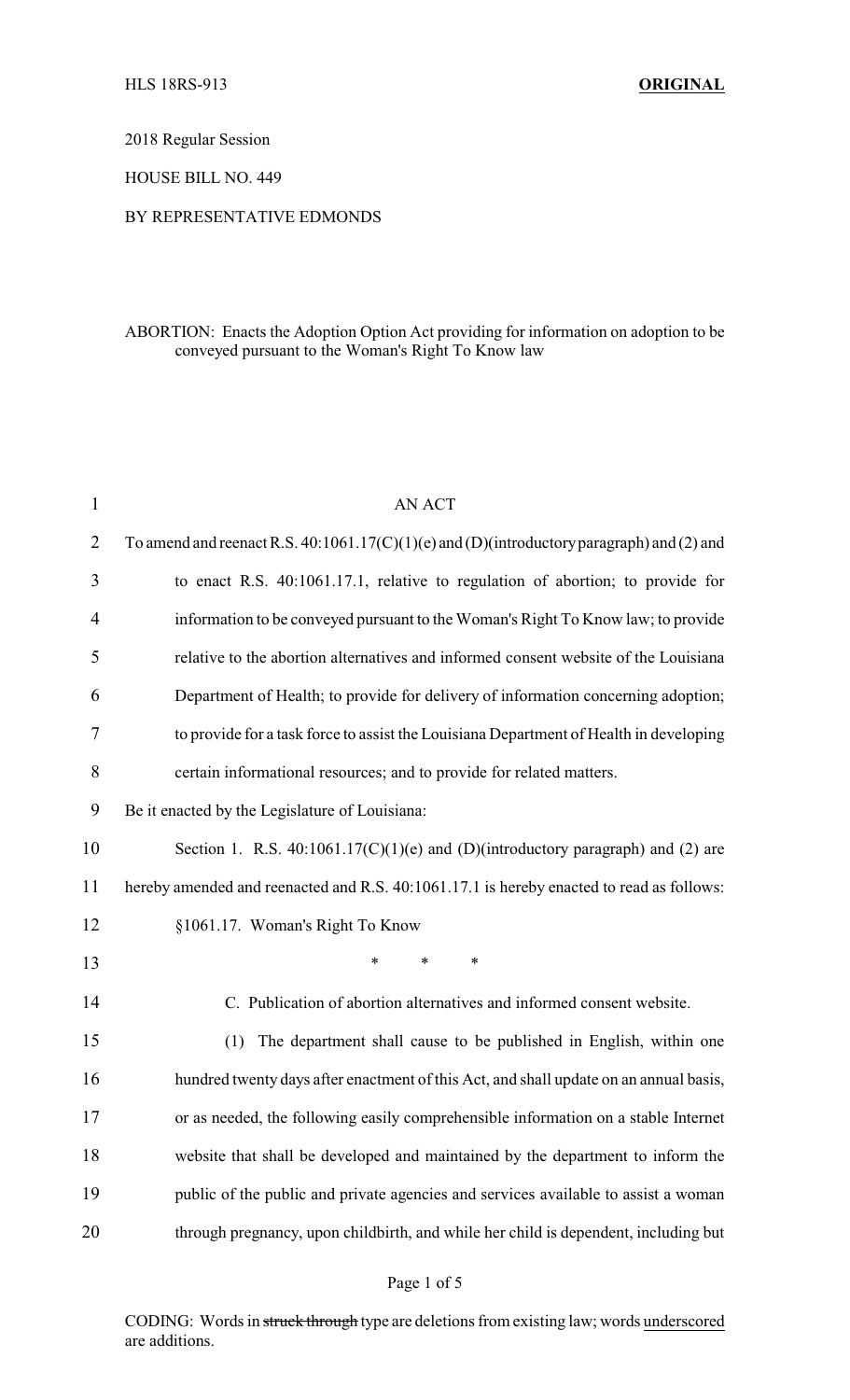| $\mathbf{1}$   | not limited to the following information that shall indicate the agency's or service's    |
|----------------|-------------------------------------------------------------------------------------------|
| $\overline{2}$ | physical address, telephone number, and web address if available:                         |
| 3              | *<br>*<br>*                                                                               |
| 4              | Information on a separate and featured subpage of the department's<br>(e)                 |
| 5              | website, accessible by redirecting from the domain name AdoptionOption.La.Gov,            |
| 6              | that lists public and private nonprofit adoption agencies that are not affiliated with    |
| 7              | an abortion provider, along with easily comprehensible first steps to aid pregnant        |
| 8              | women seeking to confidentially explore the option of placing her child for adoption,     |
| 9              | and indicating whether the adoption agency allows the woman to choose the adoptive        |
| 10             | parents.                                                                                  |
| 11             | ∗<br>*<br>∗                                                                               |
| 12             | Publication of printed materials. The department shall cause to be<br>D.                  |
| 13             | published, within one hundred twenty days after enactment of this Act and shall           |
| 14             | update on an annual basis or as needed, the following printed materials, which shall      |
| 15             | also be included as printable portable document format documents from the                 |
| 16             | department's website:                                                                     |
| 17             | *                                                                                         |
| 18             | (2) A list arranged geographically, including the name, address, hours of                 |
| 19             | operation, website address if available, and telephone number of each entity which        |
| 20             | offers obstetric ultrasounds free of charge. The list shall not include any facility that |
| 21             | counsels, refers, performs, induces, prescribes, or provides any means for abortion.      |
| 22             | $(2)(a)$ A list arranged geographically of Louisiana-based public or private              |
| 23             | nonprofit agencies, including the name, physical address, website address if              |
| 24             | available, and telephone number of each of the following:                                 |
| 25             | Entities which offer obstetric ultrasounds free of charge.<br>(i)                         |
| 26             | Entities which offer free and confidential counseling to a woman<br>(ii)                  |
| 27             | considering placing her child for adoption, along with the information provided           |
| 28             | pursuant to Subparagraph $(C)(1)(e)$ of this Section.                                     |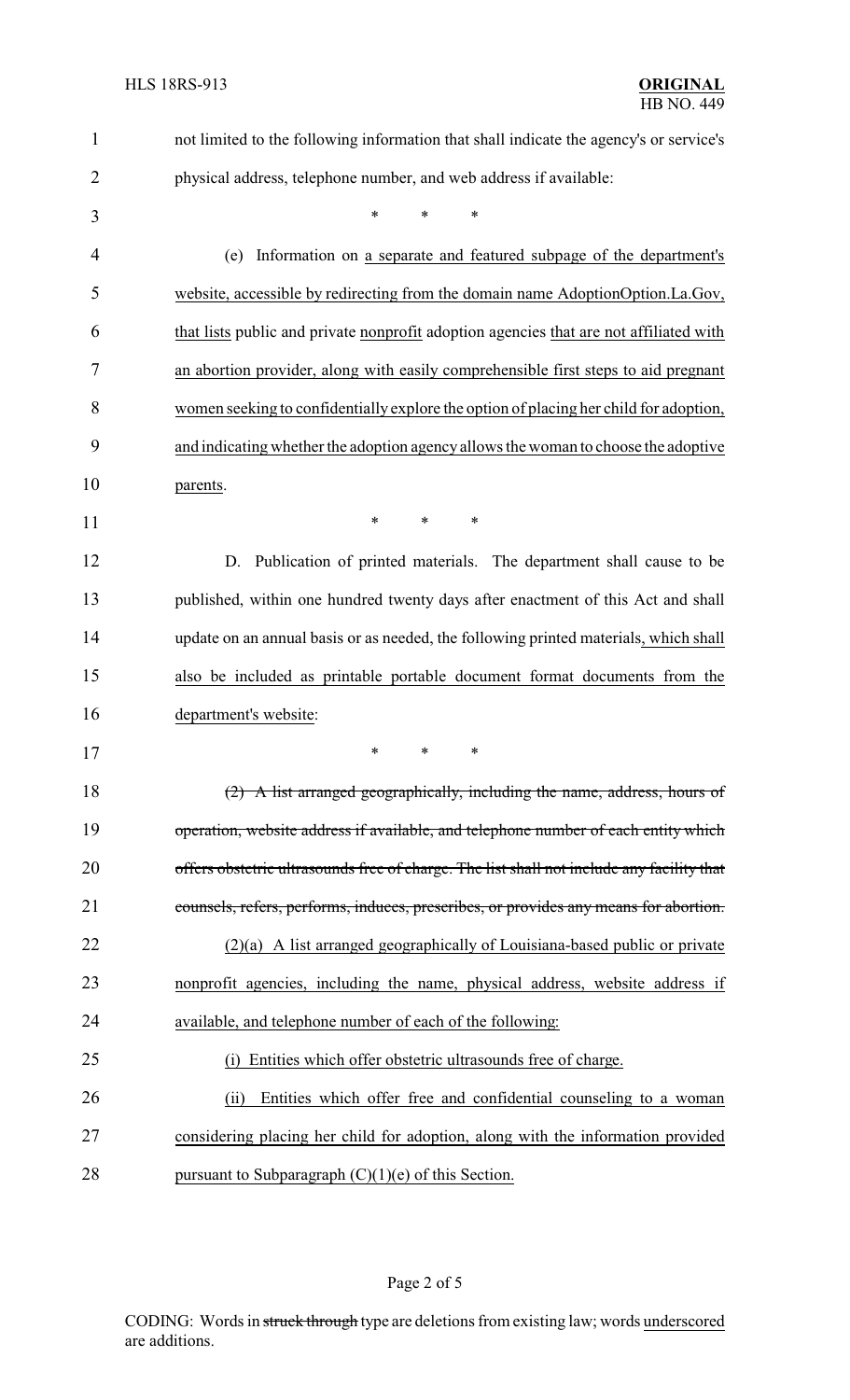| $\mathbf{1}$ | (b) The lists provided for in this Subsection shall not include any facility that       |
|--------------|-----------------------------------------------------------------------------------------|
| 2            | counsels, refers, performs, induces, prescribes, or provides any means for abortion.    |
| 3            | $\ast$<br>*<br>*                                                                        |
| 4            | §1061.17.1. Development of AdoptionOption.La.Gov website; task force                    |
| 5            | The governor shall convene a task force to assist the Louisiana Department              |
| 6            | of Health in the preparation of the printed and Internet materials provided for in R.S. |
| 7            | $40:1061.17(C)(1)(e)$ and (D), and to develop public education initiatives to publicize |
| 8            | the information in a manner consistent with state law. The task force shall be          |
| 9            | composed of the following members:                                                      |
| 10           | (1) Up to two licensed clinical social workers licensed by the Louisiana State          |
| 11           | Board of Social Work Examiners, each of whom shall have experience in assisting         |
| 12           | birth mothers in navigating the adoption process.                                       |
| 13           | (2) Up to two Louisiana residents who provide pre-abortion or post-abortion             |
| 14           | counseling in association with a nonprofit organization that does not counsel for or    |
| 15           | provide abortion.                                                                       |
| 16           | (3) Up to two attorneys licensed in Louisiana and employed by nonprofit                 |
| 17           | organizations who specialize in advocacy for women at risk of being coerced into        |
| 18           | abortion, or who specialize in navigating the adoption process.                         |
| 19           | (4) Up to two Louisiana residents who are employed by public or private                 |
| 20           | nonprofit adoption agencies.                                                            |
| 21           | (5) Up to two executive directors of Louisiana nonprofit organizations that             |
| 22           | promote adoption as an alternative to abortion, or their designees.                     |
| 23           | (6) Two members of the Senate appointed by the president.                               |
| 24           | Two members of the House of Representatives appointed by the speaker.                   |
| 25           | The secretary of the Louisiana Department of Health or his designee,<br>(8)             |
| 26           | who shall serve as the chairperson of the task force.                                   |
| 27           | Section 2. This Act may be referred to as the "Adoption Option Act".                    |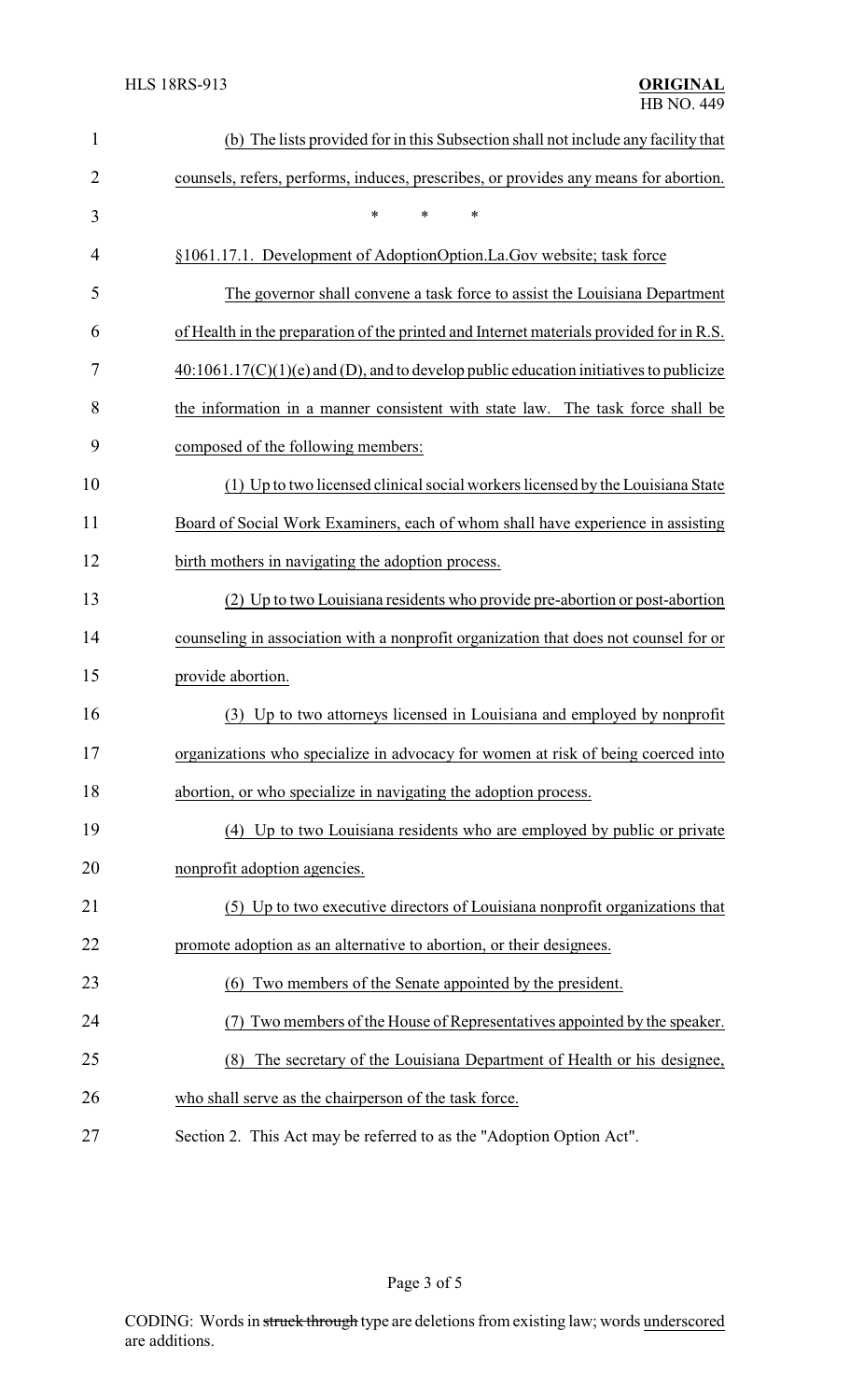## DIGEST

The digest printed below was prepared by House Legislative Services. It constitutes no part of the legislative instrument. The keyword, one-liner, abstract, and digest do not constitute part of the law or proof or indicia of legislative intent. [R.S. 1:13(B) and 24:177(E)]

| HB 449 Original | 2018 Regular Session | Edmonds |
|-----------------|----------------------|---------|
|-----------------|----------------------|---------|

**Abstract:** Providing for information on adoption to be conveyed pursuant to laws relative to informed consent to an abortion.

Proposed law provides that it may be referred to as the "Adoption Option Act".

Present law requires the La. Dept. of Health (LDH) to publish an abortion alternatives and informed consent website. Provides for information to be featured on the website including information on adoption.

Proposed law retains present law and stipulates that the website shall feature information on adoption agencies that are not affiliated with an abortion provider, along with easily comprehensible first steps to aid pregnant women seeking to confidentially explore the option of placing her child for adoption, and indicating whether the adoption agency allows the woman to choose the adoptive parents.

Proposed law requires that the adoption-related information on the abortion alternatives and informed consent website be accessible by redirecting from the domain name "AdoptionOption.La.Gov".

Present law requires LDH to publish printed materials which abortion providers are required to give to a woman prior to an abortion in order for consent to the abortion to be deemed voluntary and informed.

Proposed law retains present law and adds thereto a requirement that such materials include the adoption-related information provided on the abortion alternatives and informed consent website, along with a list of entities which offer free and confidential counseling to a woman considering placing her child for adoption. Stipulates that such list shall not include any facility that counsels, refers, performs, induces, prescribes, or provides any means for abortion.

Proposed law requires the governor convene a task force to assist LDH in the preparation of the printed and Internet materials provided for in proposed law, and to develop public education initiatives to publicize such information on abortion alternatives. Provides that the task force shall be composed of the following members:

- (1) Up to two licensed clinical social workers licensed by the La. State Board of Social Work Examiners, each of whom shall have experience in assisting birth mothers in navigating the adoption process.
- (2) Up to two La. residents who provide pre-abortion or post-abortion counseling in association with a nonprofit organization that does not counsel for or provide abortion.
- (3) Up to two attorneys licensed in La. and employed by nonprofit organizations who specialize in advocacy for women at risk of being coerced into abortion, or who specialize in navigating the adoption process.
- (4) Up to two La. residents who are employed by public or private nonprofit adoption agencies.